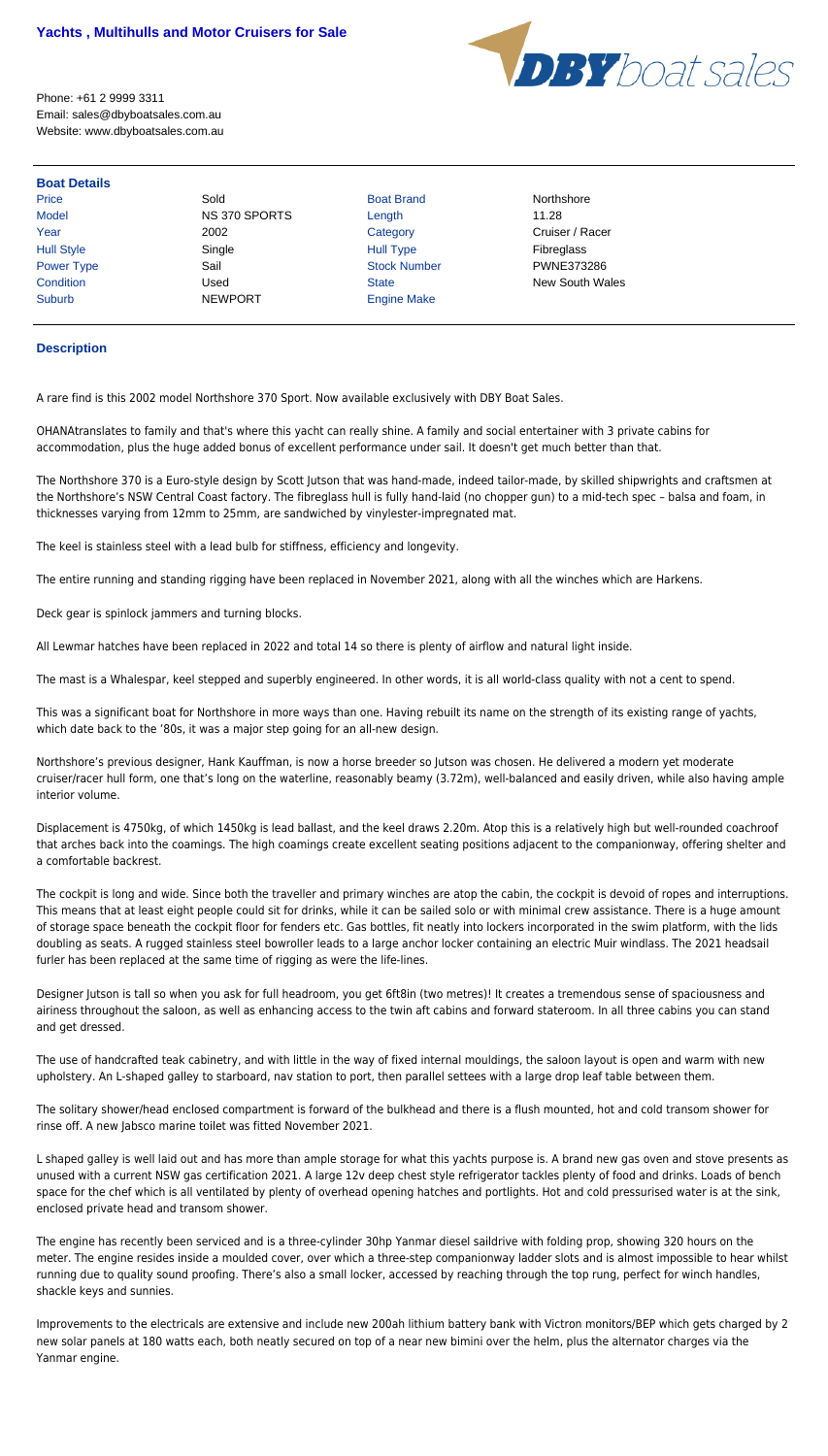Electronics are also brand new and are Garmin state of the art including a linear driven autopilot and touchscreen GPS plotter with charts and sonar. Garmin depth, wind, speed, VHF. Fusion sound plays the tunes to interior and cockpit dual zone areas plus is bluetooth compatible.

In current Jutson form, the 370 has a powerful high-aspect fractional rig with twin swept-back spreaders and adjustable backstay, negating the need for runners. The Tri Radial cut by Hood mainsail carries the bulk of working sail, 40sq m as opposed to 30.5sq m for the 107% headsail. Both sails are 2021 and present as new. The main is in a stack pack boom bag with lazy jacks, 2021.

In 5-10 knots of breeze the Northshore slipped along well, creating minimal disturbance along the hull sides and from the transom. The steering is fingertip light and positive. Parking her in a berth is child's play. The mark of a true sailing yacht is the ability to perform in light airs, and the Northshore 370E does very well in these conditions. My test sail in 8 knots of breeze was seeing 6 knots SOG. It's a powerful yacht that will be able to point high and maintain good overall speeds so a cruising enthusiast will see 200+ mile days regularly and the around the cans type sailors will simply have smiles on their faces.

This is a rare opportunity to purchase such a yacht that has been truly cared for over her years and with the recent upgrades, presents better than when purchased new.

Inspection will not disappoint.

| <b>Features</b>                           |                                                                                                                |
|-------------------------------------------|----------------------------------------------------------------------------------------------------------------|
| <b>Designer</b>                           | Jutson                                                                                                         |
| <b>Builder</b>                            | Northshore Yachts                                                                                              |
| <b>Hull Type</b>                          | Mono                                                                                                           |
| <b>Country Origin</b>                     | Australia                                                                                                      |
| Length (feet)                             | 37                                                                                                             |
| Beam/Width (m)                            | 3.72                                                                                                           |
| Draft (m)                                 | 2.20                                                                                                           |
| <b>Keel/Ballast</b>                       | Stainless steel keel with lead bulb                                                                            |
| Number of Helms                           | 1 wheel plus linear autopilot                                                                                  |
| <b>Engine Notes</b>                       | Immaculate and freshly serviced May 2022                                                                       |
| <b>Number Of Engines</b>                  | 1                                                                                                              |
| <b>Engine Standard</b>                    | Yanmar 30hp 3 cylinder diesel saildrive                                                                        |
| <b>Stroke</b>                             | 4                                                                                                              |
| <b>Engine Hours</b>                       | 320                                                                                                            |
| Horse Power (hp)                          | 30                                                                                                             |
| <b>Drive Type</b>                         | Saildrive                                                                                                      |
| <b>Number of Batteries</b>                | 2 lithium house plus 1 engine crank                                                                            |
| <b>Fuel Type</b>                          | <b>Diesel</b>                                                                                                  |
| <b>Number of Fuel Tanks</b>               | 1                                                                                                              |
| Fuel Tank Capacity (L)                    | 60 litre stainless steel                                                                                       |
| Propeller                                 | 2 blade folding prop                                                                                           |
| <b>Steering System</b>                    | Stainless wheel plus linear Garmin autopilot                                                                   |
| <b>Accomodation Notes</b>                 | Large V berth stateroom forward, 2 double symmetrical cabins aft. 1 fully enclosed private head and            |
|                                           | shower.                                                                                                        |
| <b>Number of Berths</b>                   | 6                                                                                                              |
| <b>Number of Showers</b>                  | 2. 1 inside, 1 at transom swim platform.                                                                       |
| <b>Shower Type</b>                        | Hot and cold pressurised plus transom swim platform shower                                                     |
| <b>Number of Toilets</b>                  | 1                                                                                                              |
| <b>Toilet Type</b>                        | Manual marine                                                                                                  |
| <b>Galley Notes</b>                       | L shaped galley to starboard, nice and airy, new gas cooking                                                   |
| <b>Stove</b>                              | Brand new gas oven and stove, NSW certified.                                                                   |
| Refrigeration                             | 12v large sized deep chest style                                                                               |
| <b>Number of Sinks</b>                    | $\overline{2}$                                                                                                 |
| <b>Entertainment and Appliances Notes</b> | Fusion sound system 2021 with dual zone speakers, bluetooth compatible                                         |
| Anchor / Winch                            | Electric Muir with deck foot controls.                                                                         |
| <b>Bilge Pump</b>                         | 1 x auto plus 1 manual                                                                                         |
| <b>Deck Gear</b>                          | Brand new Harken winches, spinlock clutches, boat hook, fenders, dock lines                                    |
| Mast/Rigging                              | Whalespar aluminium mast and boom. All standing and running rigging replaced November 2021                     |
|                                           | along with lifelines.                                                                                          |
| Sail Inventory                            | 2021 Tri Radial cut Main and 107% genoa from Hood sails                                                        |
| <b>Electrics</b>                          | 200 ah lithium batteries for house plus 1 x engine crank, charged by 360 watts of new solar and<br>regulators. |
| <b>Electronics Navigation</b>             | 2022 Garmin package including linear autopilot, touchscreen gps plotter, sounder and sonar. Wind,              |
|                                           | depth, speed, VHF, LED nav lighting                                                                            |
| <b>Dinghy</b>                             | 2021 Highfield 280 roll up air floor with 2022 5hp Mercury 5HP 4 stroke outboard.                              |
| Covers                                    | New 2022 bimini, stack pack for main and UV strip on genoa                                                     |
| <b>Safety Gear</b>                        | Safety gear included                                                                                           |
| <b>Ground Tackle</b>                      | Gal CQR with chain and warp.                                                                                   |
| <b>GPS</b>                                | Garmin touchscreen plotter, GPS, sonar                                                                         |
| <b>Has Navigation Lights</b>              | New Led                                                                                                        |
| Radio                                     | Garmin VHF 2021                                                                                                |
| <b>Number of Life Jackets</b>             | 6                                                                                                              |
| <b>Remarks</b>                            |                                                                                                                |